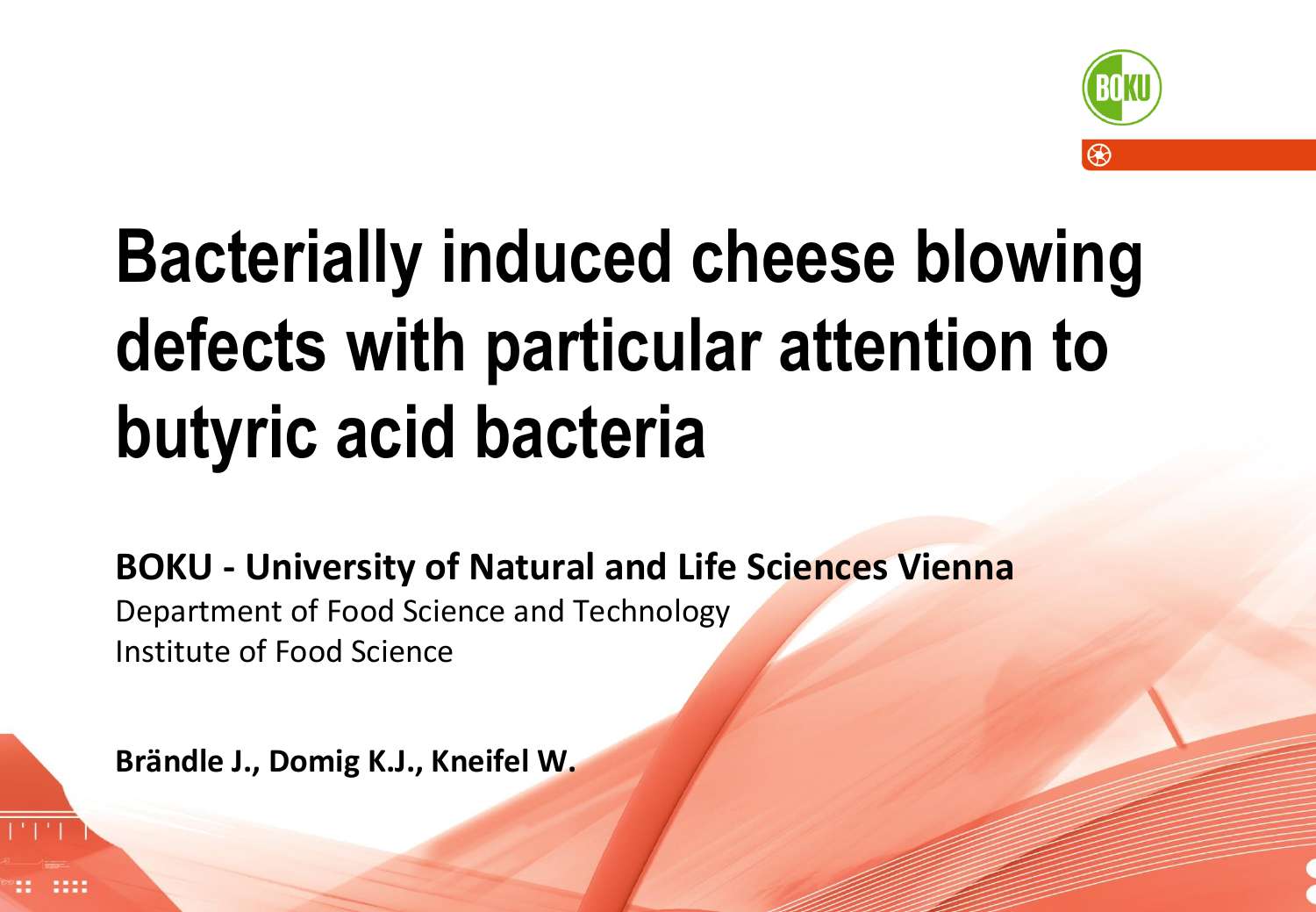## **Bacterial influence on cheese quality**





• Cheese quality:

´Cheese must conform to the expected characteristics of the variety´

Fox et al. 2004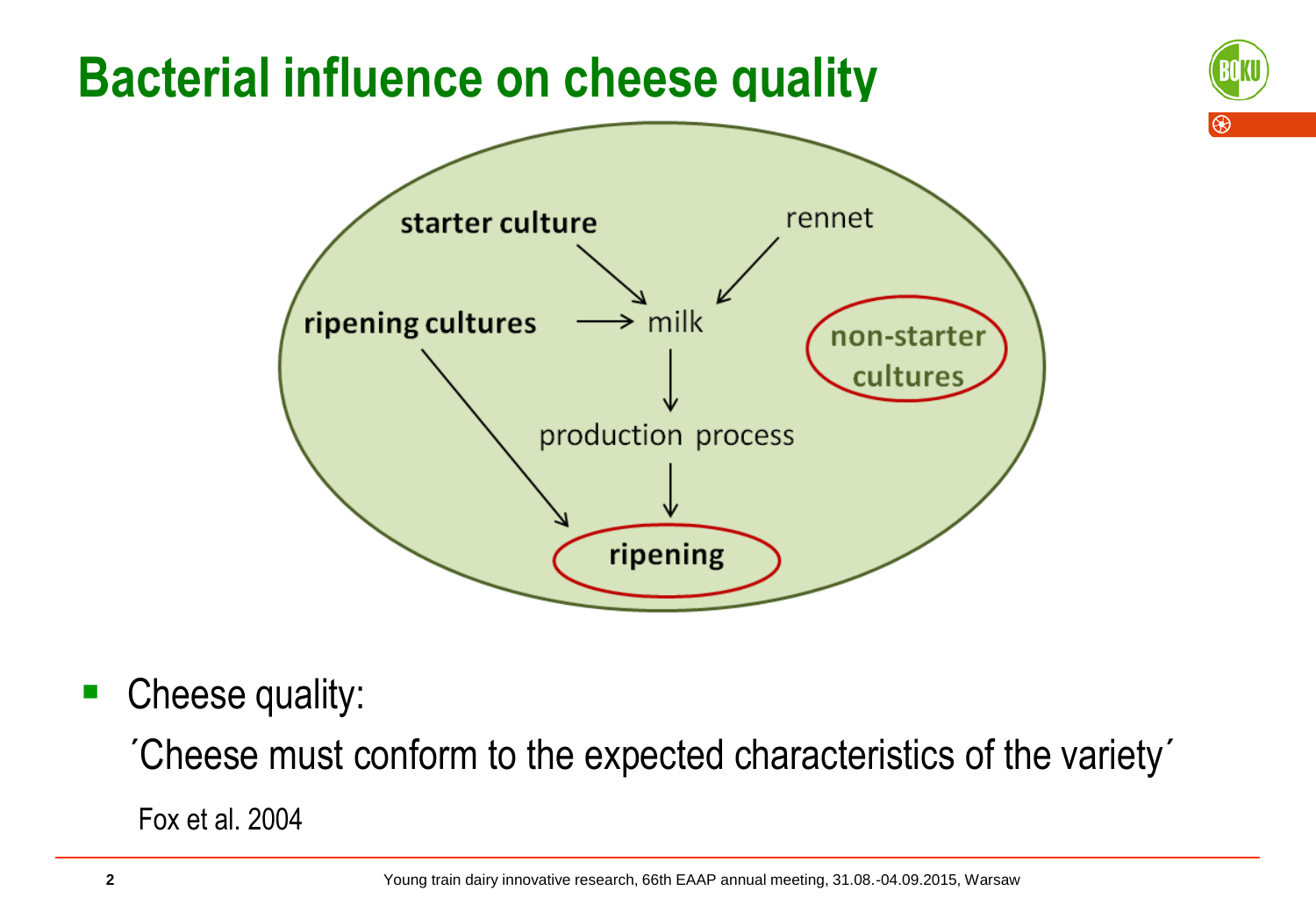#### **Cheese blowing defects**



- Slits, cracks, irregular eye formation
- Propionibacteria, facultatively heterofermentative lactobacilli, clostridia
- Analysis of 13 cheese samples



 $\rightarrow$  High numbers of facultatively heterofermentative lactobacilli and propionibacteria but no clostridia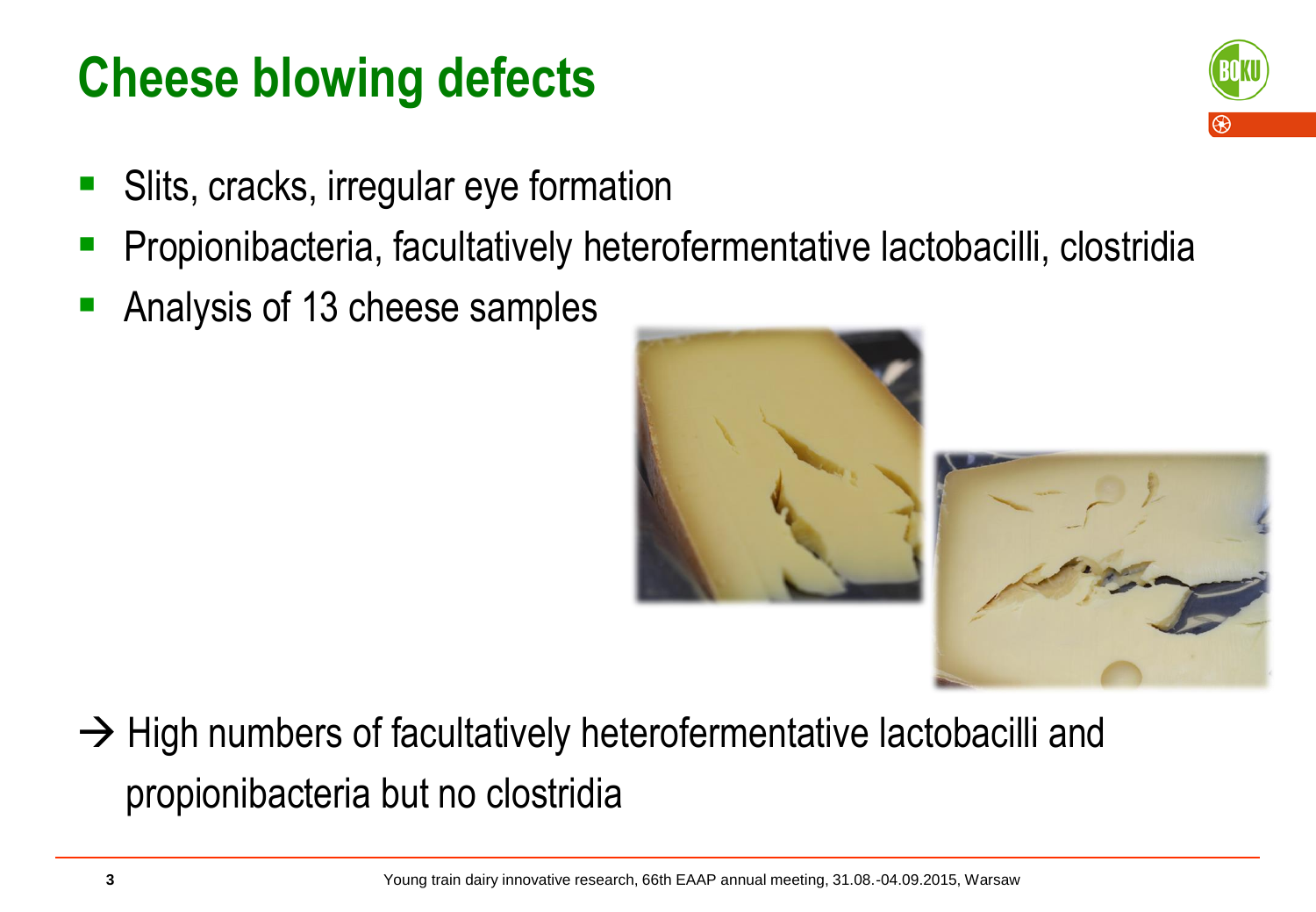#### **Clostridia in hard cheese**

- Cheese spoilage: late blowing defect
- Ripening process: lactic acid  $\rightarrow$  (butyric acid) + CO<sub>2</sub> + (H<sub>2</sub>
- Taste and blowing defects
- **Unsaleable cheeses: economic losses**
- Butyric acid bacteria:
	- *C. tyrobutyricum*
	- *C. butyricum*
	- *C. beijerinckii*
	- *C. sporogenes*



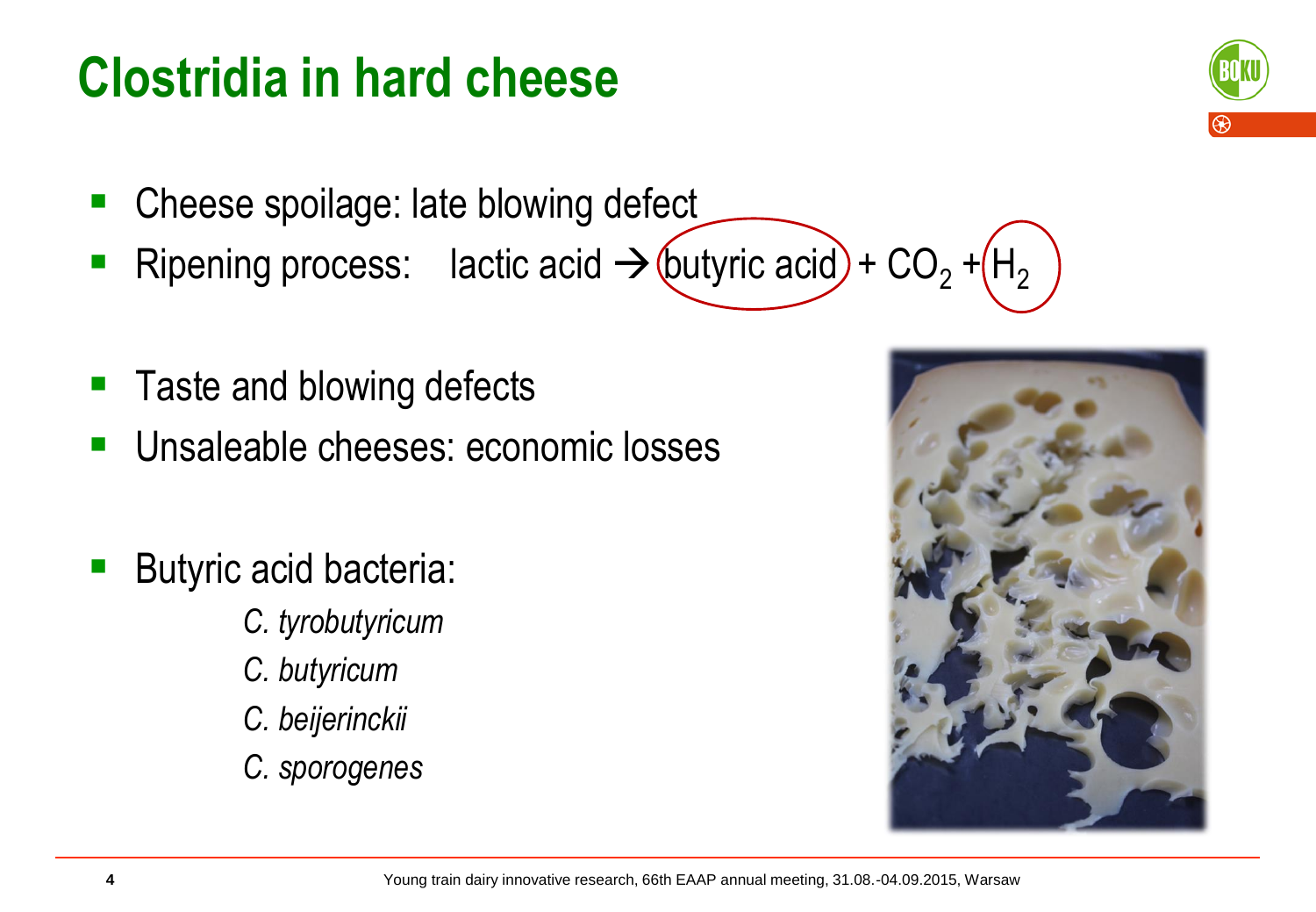## **Detection and enumeration of clostridia**

- Endospore-forming bacteria
- Contaminated raw milk
- Farm management, milking practices  $\rightarrow$  raw milk quality!  $\rightarrow$  low spore count
- No selective culture medium
- Detection and enumeration are complex
- time-consuming, labour-intensive
- No standard method

#### Aim: Development of a method for the detection of cheese-damaging clostridial spores in raw milk





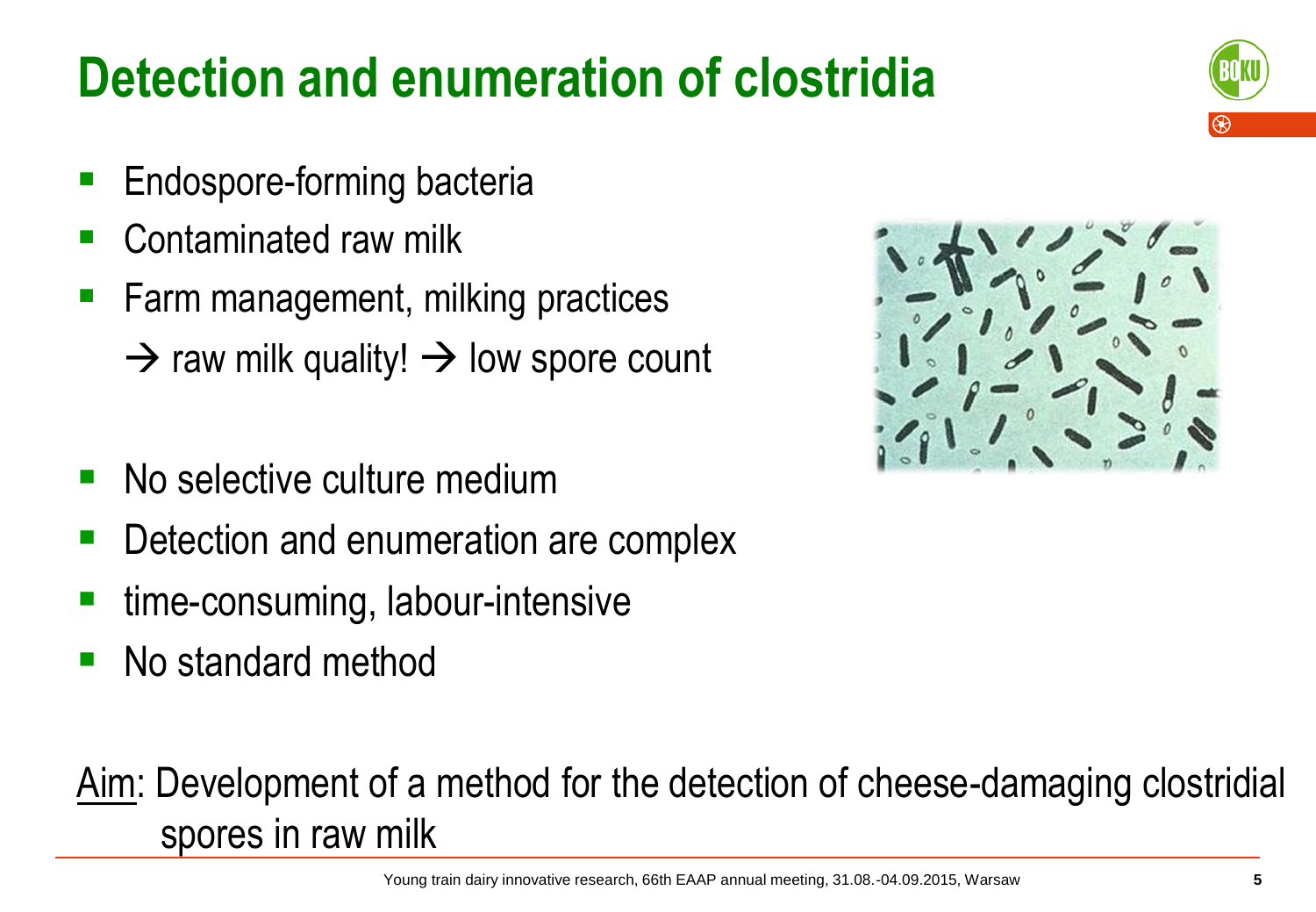## **Collection and identification of clostridia**

- Activation of strains of the university strain library
- Optimisation of isolation procedure from milk and cheese
- Analysis of 35 cheeses suspected of late-blowing
- Identification of isolates PCR, sequencing, Real-Time PCR + melting curve analysis







Young train dairy innovative research, 66th EAAP annual meeting, 31.08.-04.09.2015, Warsaw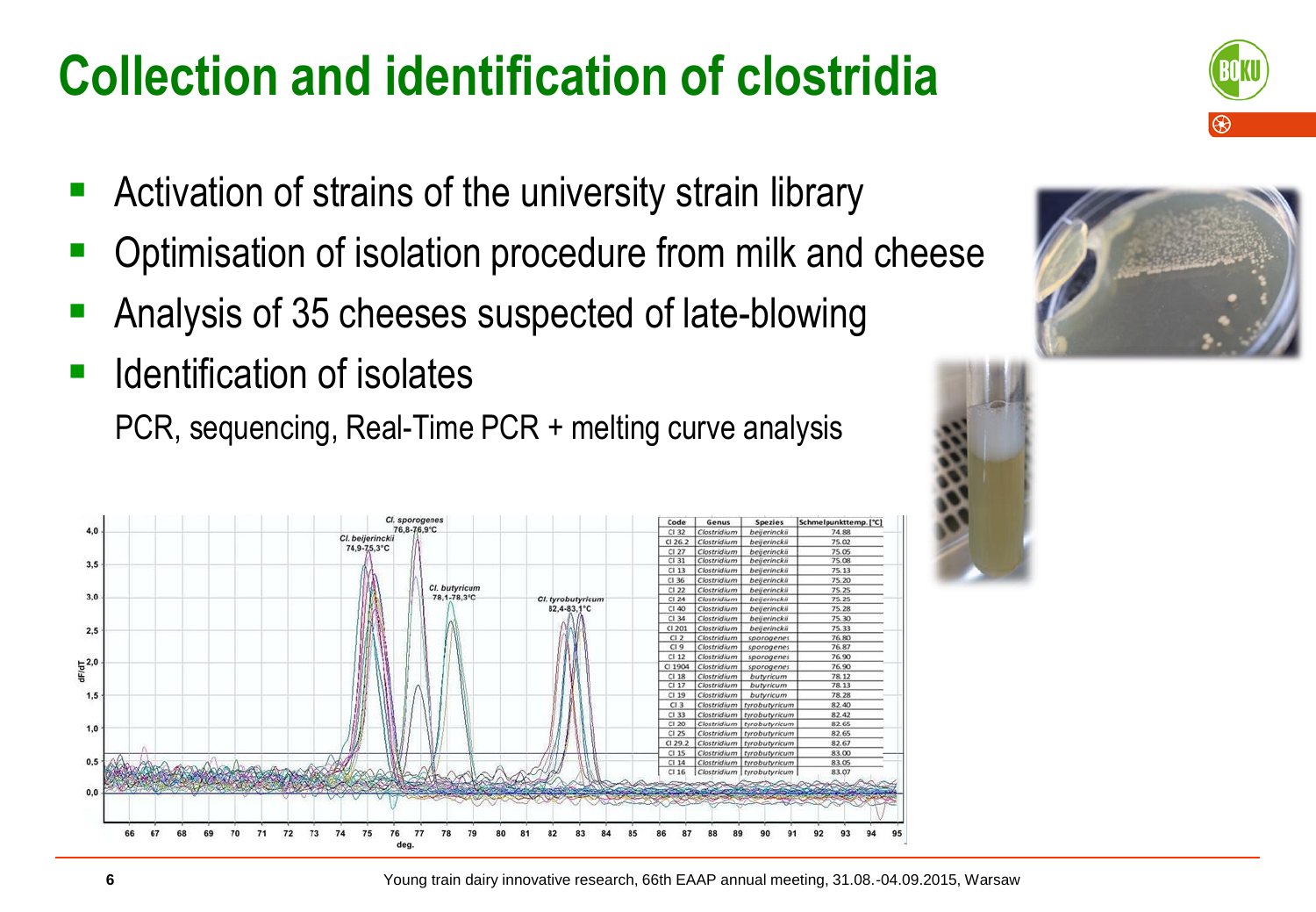## **Characterisation of clostridia**

- **Typing: Rep-PCR**
- Clustering according to band patterns



Young train dairy innovative research, 66th EAAP annual meeting, 31.08.-04.09.2015, Warsaw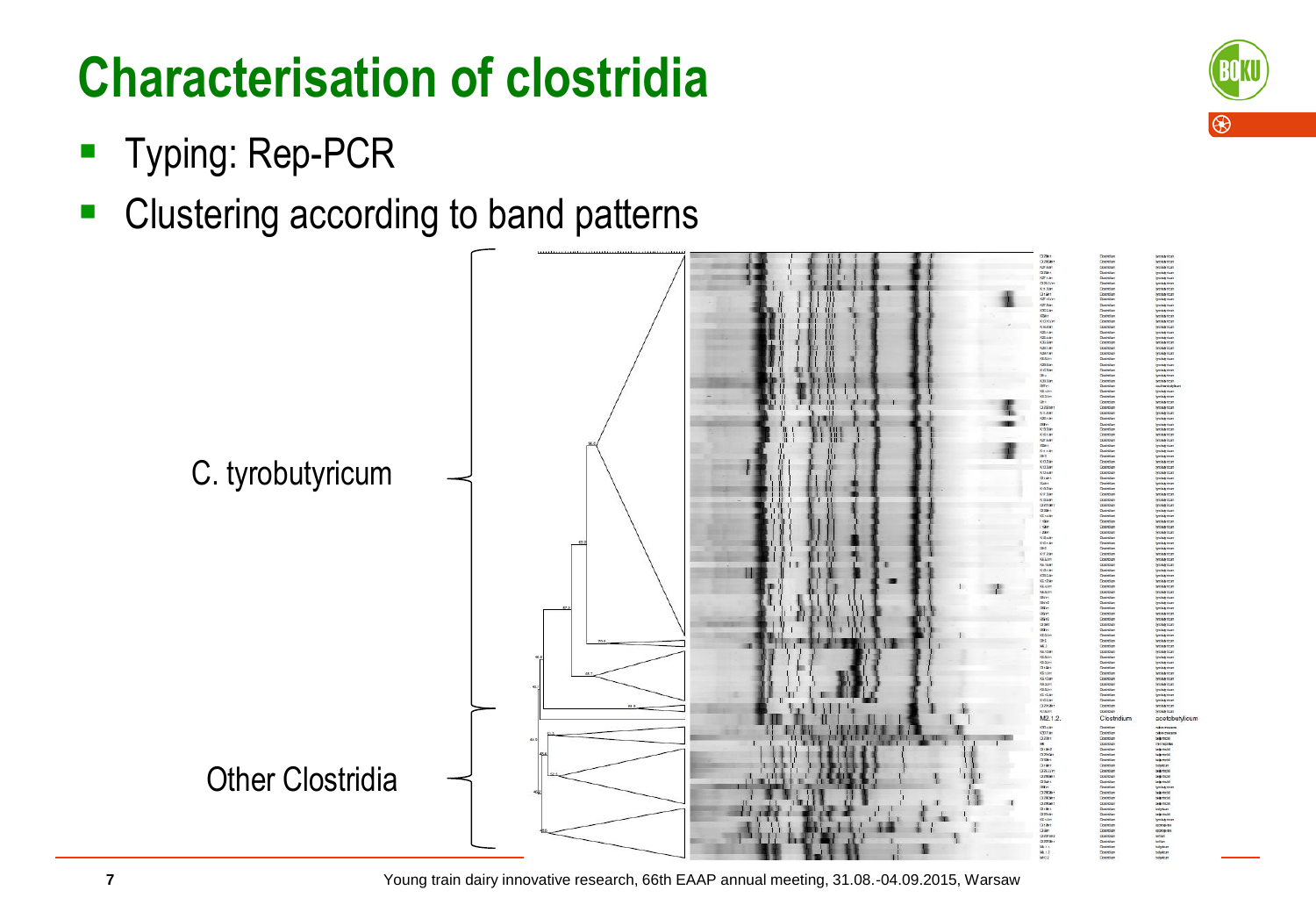#### **Future strategy**

- Creation of a reference strain library
- Selection of isolates
- Development of a high-throughput method for the detection and enumeration of clostridia in raw milk
- Avoidance of cheese spoilage and economic losses





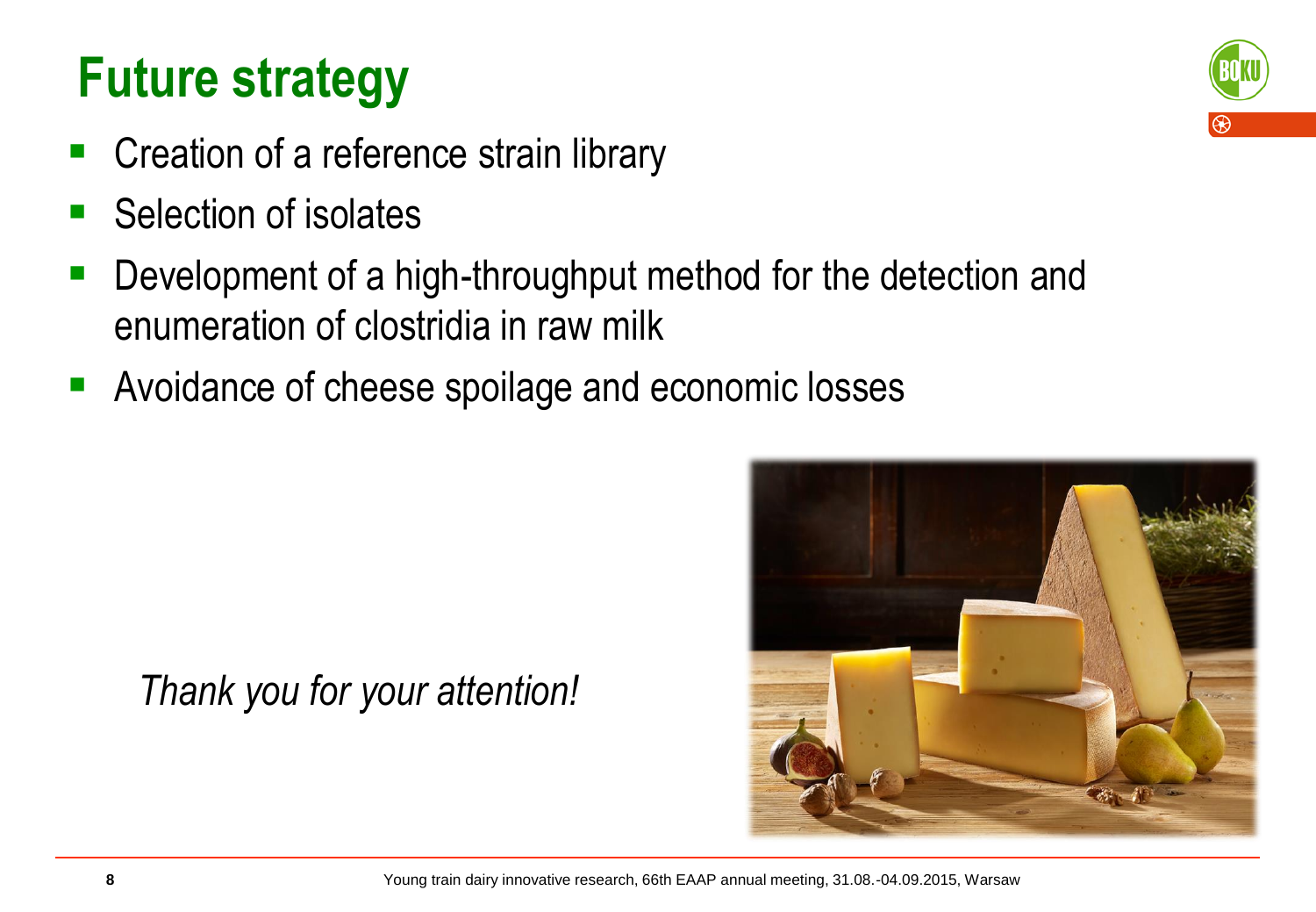

University of Natural Resources and Life Sciences, Vienna Department of Food Sciences and Technology **Institute of Food Sciences Laboratory of Food Microbiology and Hygiene**

DI Johanna Brändle

Muthgasse 18, A-1190 Vienna Tel.: +43 1 47654-6753 johanna.braendle@boku.ac.at , www.dlwt.boku.ac.at

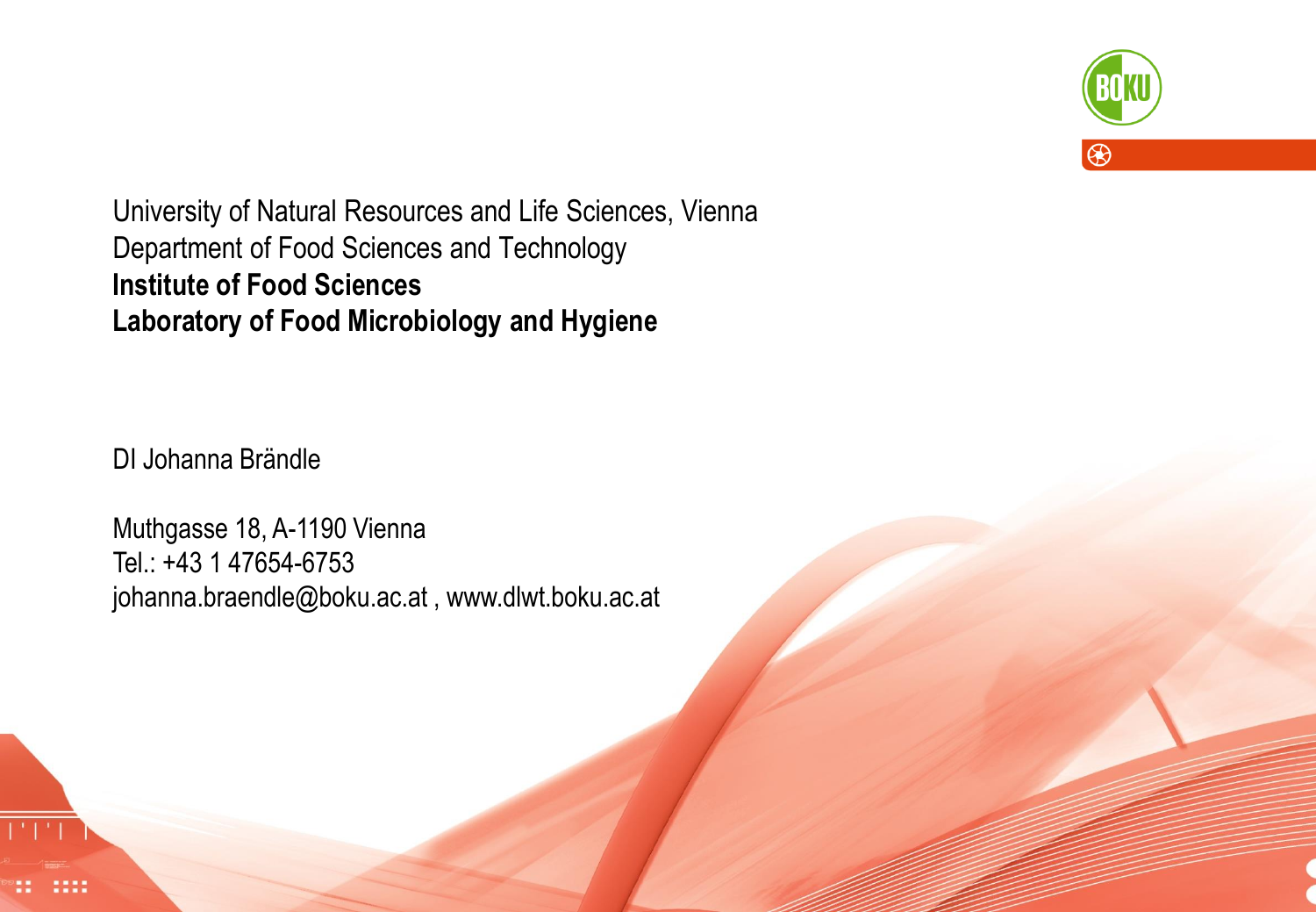# **Real Time PCR Sybr® Green**



(a) SYBR green assays

**Fluorescence** 



Chain Reaction, copies from copies produced